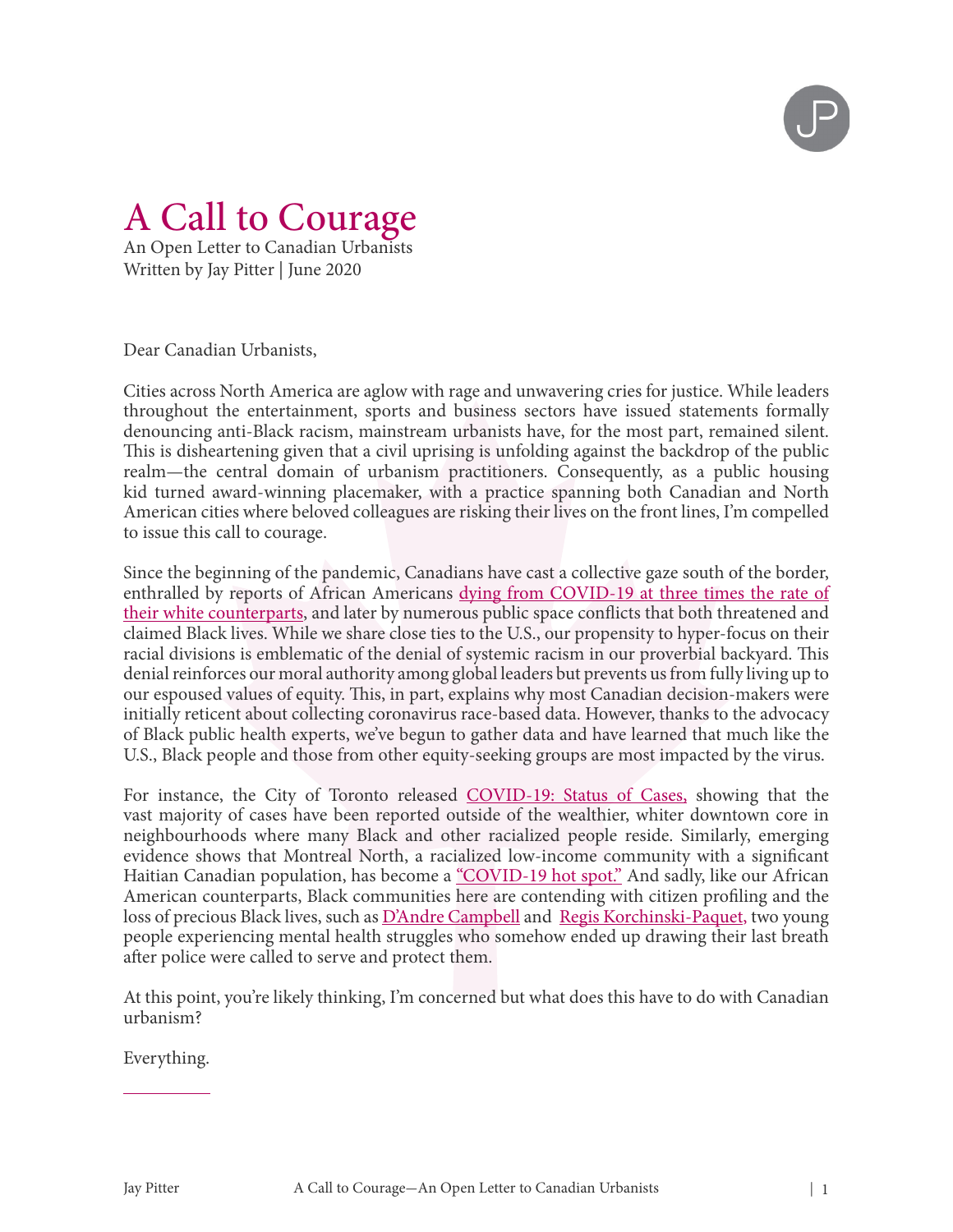

Respected geography scholar Katherine McKittrick asserts that "Black matters are spatial matters," so while the issues above are frequently framed as public health, policing or social policy issues, they also fall within the purview of urbanism. Almost every professional association evokes tenets related to social responsibility and regard for the public interest. For example, the Royal Architectural Institute of Canada's <u>vision statement</u> reads: "The RAIC is the leading voice for excellence in the built environment in Canada, demonstrating how design enhances the quality of life, while addressing important issues of society through responsible architecture*.*" The **Architects Act** references a responsibility to serve and protect the public's interest and goes as far as asserting that "a lack of knowledge, skill or judgment or disregard for the welfare of the public" is a form of professional incompetence.

Urban planners are governed by similar social responsibility sentiments. The Canadian Institute <u>of Planners</u> instructs members to practice in a manner "that respects diversity, needs, values and aspirations of the public, as well as acknowledge the inter-related nature of planning decisions and the consequences for natural and human environments." The problem with these and other statements is they fail to unpack the pluralistic publics within the category of public and systemic inequities that inform whose interests are considered worthy of protecting.

The examples above are not meant to be an indictment and it is important to recognize that genuine effort has been undertaken. Also, municipalities, private firms and even grassroots organizations use similar language while falling short of these complex goals. Words like equity and inclusion are not clearly defined in terms of their application to urban design processes, organizational cultures or notions of design excellence. There almost no performance indicators or tools for measuring these concepts throughout urban design and development processes. This overall lack of clarity about urbanism's role in advancing social equity is why Black people and numerous other equity-seeking groups have been harmed, both unintentionally and callously, by various professional disciplines.

Anti-Black racism is lodged deep within the foundation of Canadian cities. We have a [history of](https://thewalrus.ca/the-canadian-narrative-about-slavery-is-wrong/?gclid=Cj0KCQjwoPL2BRDxARIsAEMm9y8x23h8ppdxSe54uwk68ME0k6LW_-AoxRPyrycWZqT4kQqW_c7SheoaAo-eEALw_wcB)  ["slavery"](https://thewalrus.ca/the-canadian-narrative-about-slavery-is-wrong/?gclid=Cj0KCQjwoPL2BRDxARIsAEMm9y8x23h8ppdxSe54uwk68ME0k6LW_-AoxRPyrycWZqT4kQqW_c7SheoaAo-eEALw_wcB) here that thrusts Black people into this country's social and economic margins. Later, segregation laws preventing Black people from freely accessing skating rinks, swimming pools and entertainment spaces further cemented the divides. Black people were denied equal access to colonial land grants restricted by race, and municipal covenants prohibited Black people from living in many Canadian neighbourhoods. [One](https://www.cbc.ca/news/canada/british-columbia/land-covenants-1.5442686) such covenant, only recently voided in the City of Vancouver, read, "No person of the African or Asiatic race, or of African or Asiatic descent, except servants of the occupier of the premises and residence...shall reside or be allowed to remain on the premises." Racist covenants are not specific to Vancouver; there are many across Canadian cities that need to be formally voided.

Another threat to Black people's sense of place has been urban renewal schemes prioritizing car-centric infrastructure that pierced the hearts of Black communities like [Africville](http://spacing.ca/atlantic/2010/02/23/africville-reparations-40-years-later/) and Hogan's [Alley](https://www.cbc.ca/news/canada/british-columbia/remembering-hogan-s-alley-hub-of-vancouver-s-black-community-1.3448080), leading to the obliteration of invaluable social networks and generations of displacement trauma. Moreover, movement on the geographic and imaginary edges of the city is fraught with higher risk of automobile fatalities due to lack of safe pedestrian infrastructure and impossibly long commutes to jobs and opportunities. But deadly automobiles and lack of complete communities aren't Black people's primary worry. Many Canadian cities such as Toronto, Halifax and Montreal all practice racial profiling impinging on the dignity of thousands of innocent Black men—and [Amnesty International](https://www.amnesty.ca/blog/carding-and-anti-black-racism-canada) found that Black people living in Toronto were 20 times more likely to be shot by police.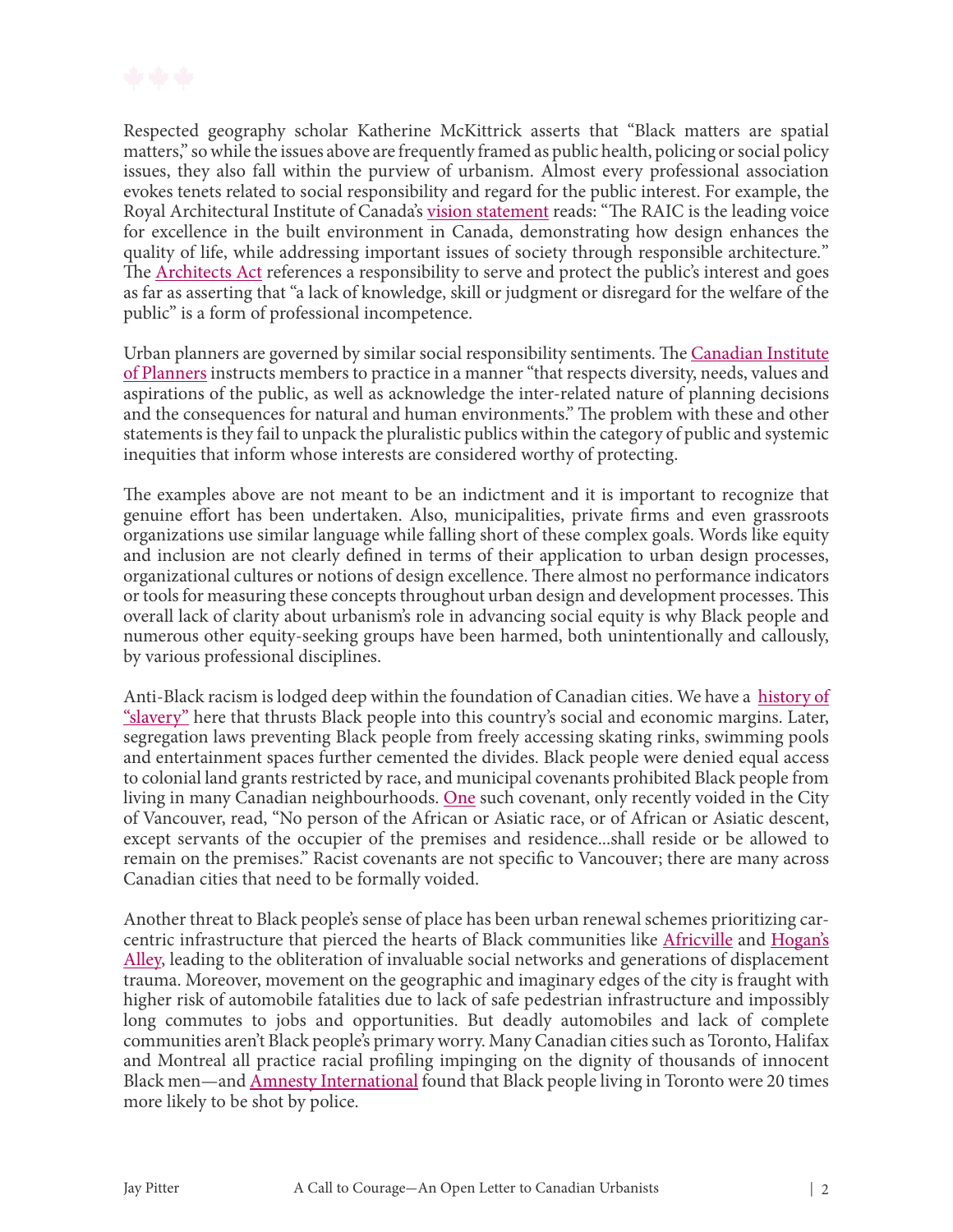

These examples demonstrate the ways anti-Blackness is profoundly spatialized and clearly tethered to land use, amenity use, public space enforcement, safe streets, mobility and housing. The public realm and built environment are not simply a backdrop to the current civil unrest; urbanism has contributed to the racial inequities inciting it. Acknowledging complicity in systemic racism and harms enacted across time is overwhelming. However, an unnamed issue cannot be reconciled. Transformation cannot occur without radical truth telling followed up with courageous action.

I have had the pleasure of working with great colleagues across cities, racial backgrounds and professional disciplines. Despite immense despair, I still believe many of us are fundamentally good and committed to creating cities where everyone thrives. I understand some of you are already doing this work; thank you for your labour. However, we need a more concerted and coordinated effort. With a collaborative approach and commitment to pushing past the discomfort of race-related conversations, I believe we can move beyond polite platitudes and guilt to boldly chart a course forward. I'm calling on all of us to help do this work, which is at once personal and systemic. I'm calling on all of us to embrace the spirit of humility and curiosity to learn more about the history of anti-Black racism and urbanism. I'm calling on all of us to not only speak out against anti-Black racism and all forms of urban inequities but also to have the courage to address these issues. It's time to take tangible steps such as the following:

- Acknowledge that urban design is not neutral, it either perpetuates or reduces social inequities;
- If you haven't been doing equity-based placemaking work prior to the pandemic, kindly refrain from exploiting this moment and allow urbanists with the professional competence and lived experience to lead;
- Reflect on how your implicit biases—unconscious thoughts and stereotypes—may influence how you view an individual, group or entire neighbourhood;
- Review policies and practices that may be creating invisible barriers for team members from equity-seeking groups to make meaningful contributions within your municipality or organization/firm;
- Don't conflate an embrace of equity with compromising excellence; urbanists from equityseeking groups possess considerable professional expertise and lived experiences;
- Identify and actively work to reduce power imbalances when engaging communities especially those with histories of exclusion and/or marginalization;
- Research the history and untold place-based stories related to all urban design and development projects;
- Develop equity-based placemaking guidelines and a personal learning agenda.

These recommendations are meant to be a starting point, and although I work at the nexus of urban design and social equity, I don't presume to speak for all urbanists similarly trained or for my cultural community. This is not a moment for a single voice or a single vision. What we need is collective action and humility from urbanists from all racial backgrounds, professional disciplines (including unsung grassroots leaders) and cities. I've added a few resources in addition to this letter to encourage action. Please flip forward to access: **A Call to Courage Individual Learning Agenda; What is equity-based placemaking?; Intersectionality & Placemaking; Glossary of Equity-Based Placemaking Terms, and a Black Communities and Urbanism Annotated Bibliography.**

Jay Pitter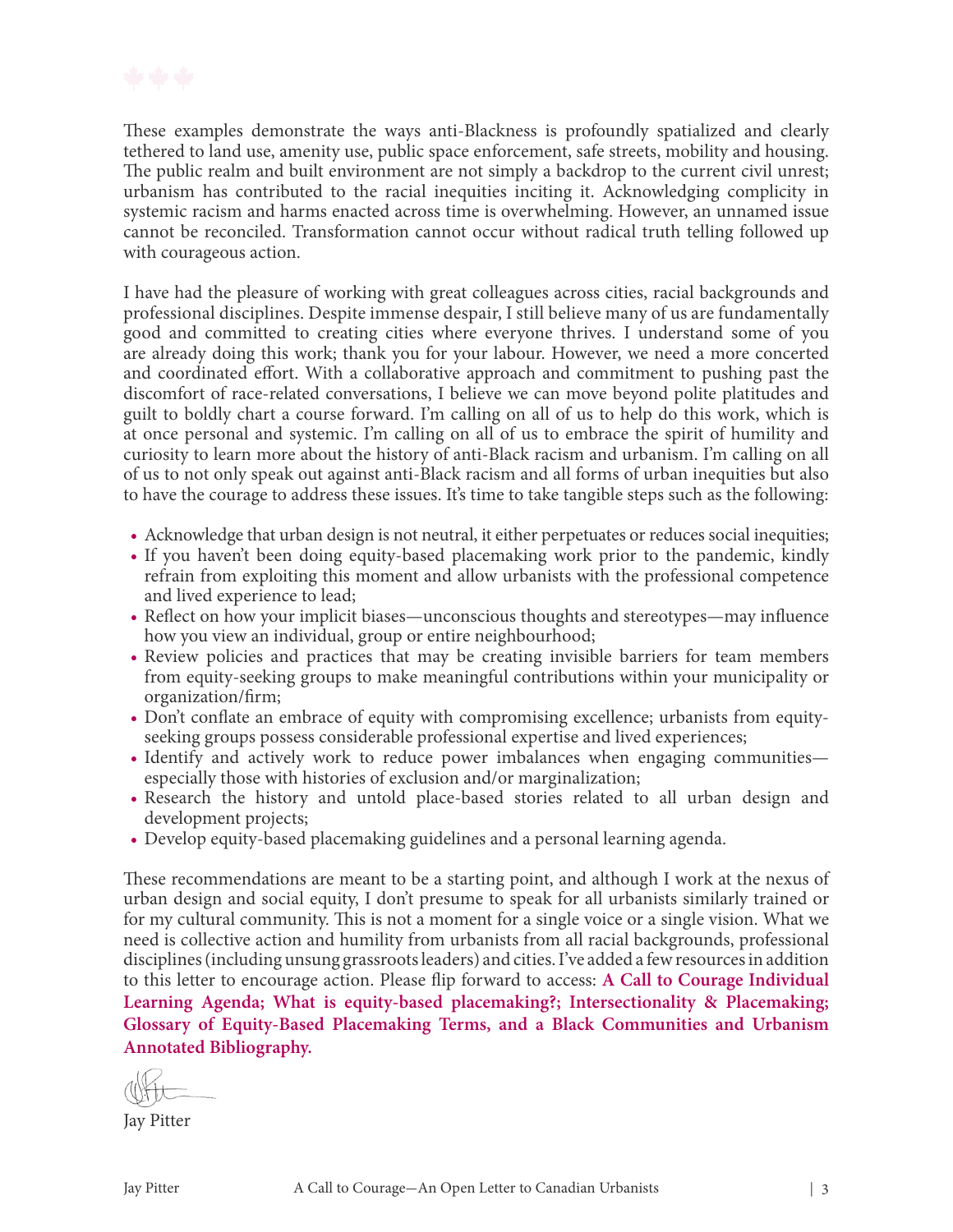A Call to Courage Individual Learning Agenda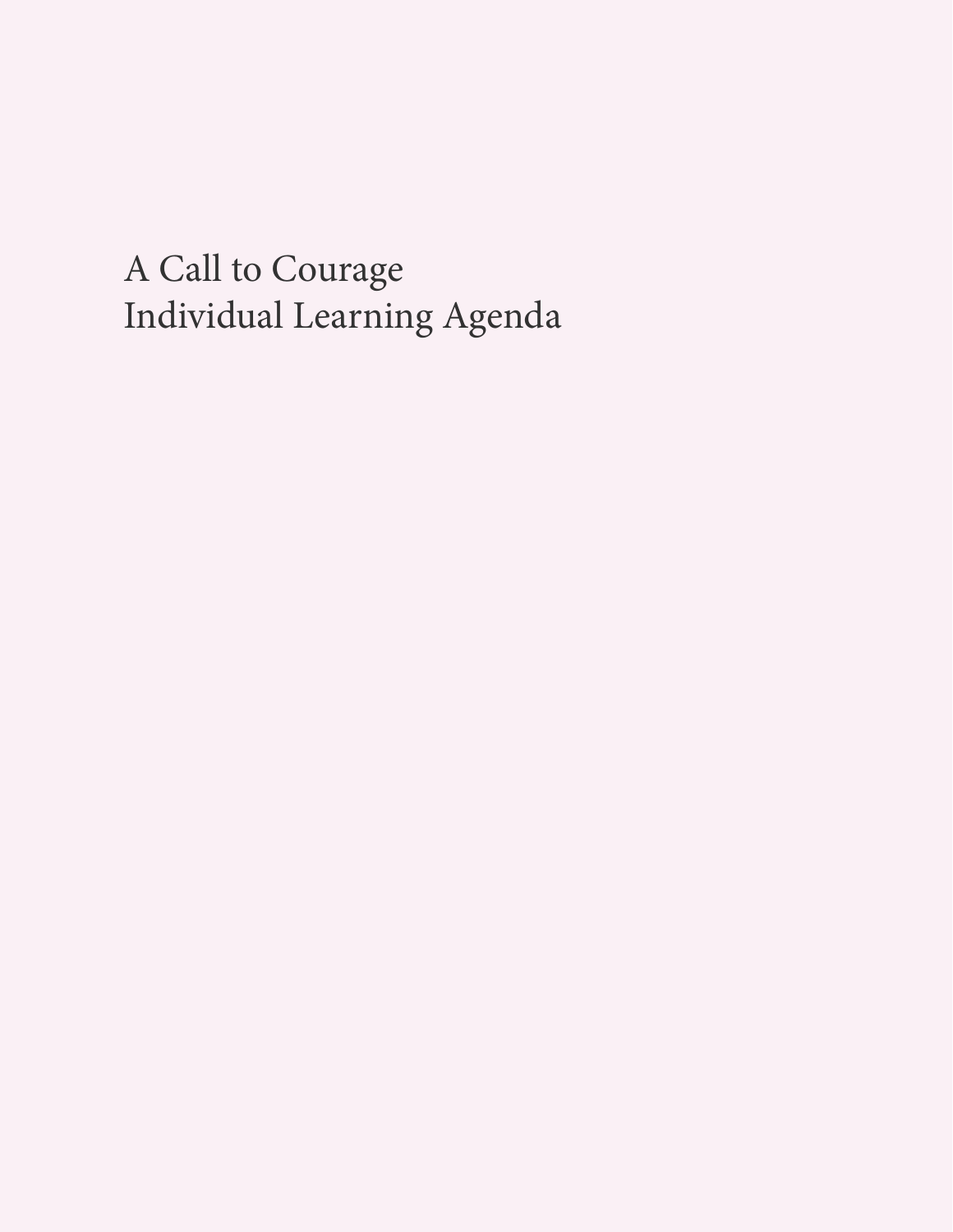## **A Call to Courage - Individual Learning Agenda**

Racial Equity and Urbanism .

Urbanists often consider themselves visionaries and solution finders. However, great placemaking occurs when professionals center community-based knowledge and approach each project with curiosity and a desire to learn. One way of doing this is by developing a learning agenda to outline key questions and activities for answering them. While learning agendas are often applied to large projects or organizational goals, this template has been modified to accommodate a quick individual reflection, identification of a personal opportunity for growth and an action to be completed within eight weeks. This work is ongoing; this template is intended to kick-start and/or provide structure for this important learning journey.

#### Quick Personal Assessment:

Are you currently addressing racial inequity in your urbanism practice?

Yes Somewhat No

If yes, what approaches have you taken, and how have these approaches contributed to the reduction racial inequity?

If no, what is the primary barrier preventing you from contributing to the reduction of racial inequity in your practice?

What makes you most uncomfortable or reluctant to engage in urbanism practices and conversations focused on racial inequity?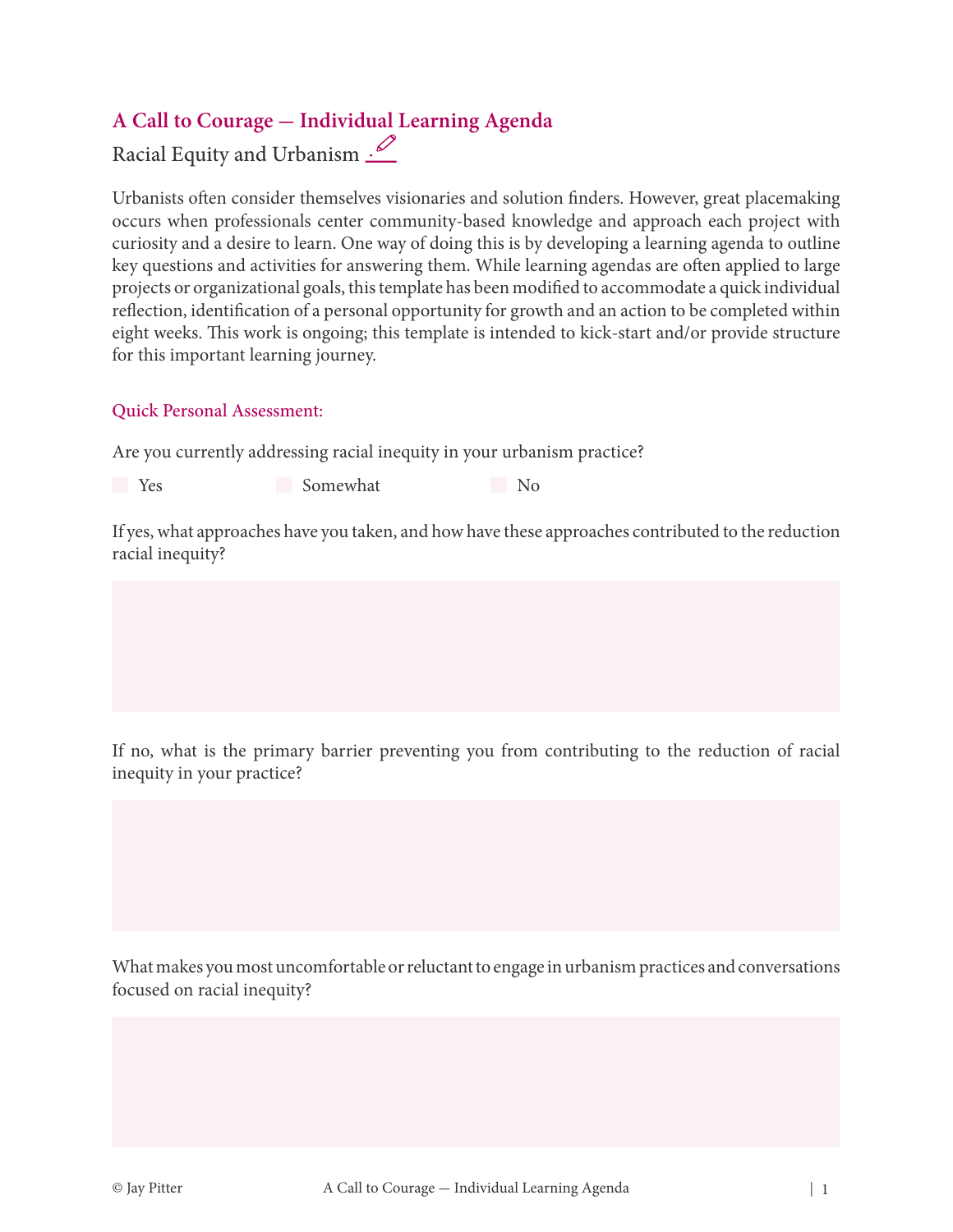#### Defining Your Personal Opportunity For Growth

Define a racial inequity and urbanism topic you would like to learn more about. Conventionally, this learning agenda step would entail the identification of a broad question followed by a list of related sub-questions. However, for the purposes of beginning this process, it's recommended you select and delve into a clearly defined topic. The topic examples provided below are not meant to be prescriptive or exhaustive. They are intended to be a provocation to help you define an opportunity for growth most aligned with your personal interests and professional responsibilities.

#### Opportunity for Growth Topic Examples:

- $\Box$  Delving into the ways anti-Black racism diminishes Black people's freedom and joy on streets;
- Examining the erasure of Indigenous peoples and places in Canadian cities;
- Exploring the LGBTQQIP2SAA spaces that are welcoming to racialized people outside of gay "villages";
- $\Box$  Identifying informal rituals and practices that are valued by racialized communities;
- Looking at how housing unaffordability and discrimination disproportionately impact racialized people;
- Evaluate public transit policies and service variances that perpetuate racial inequities;
- $\Box$  Learn how to convene and/or participate in conversations related to racial inequity and urbanism;
- $\Box$  Exploring alternatives to public space enforcement and policing to reduce risks to racialized people;
- Building more inclusive urbanism teams and fostering a culture that supports different perspectives and expertise.
- $\Box$  Other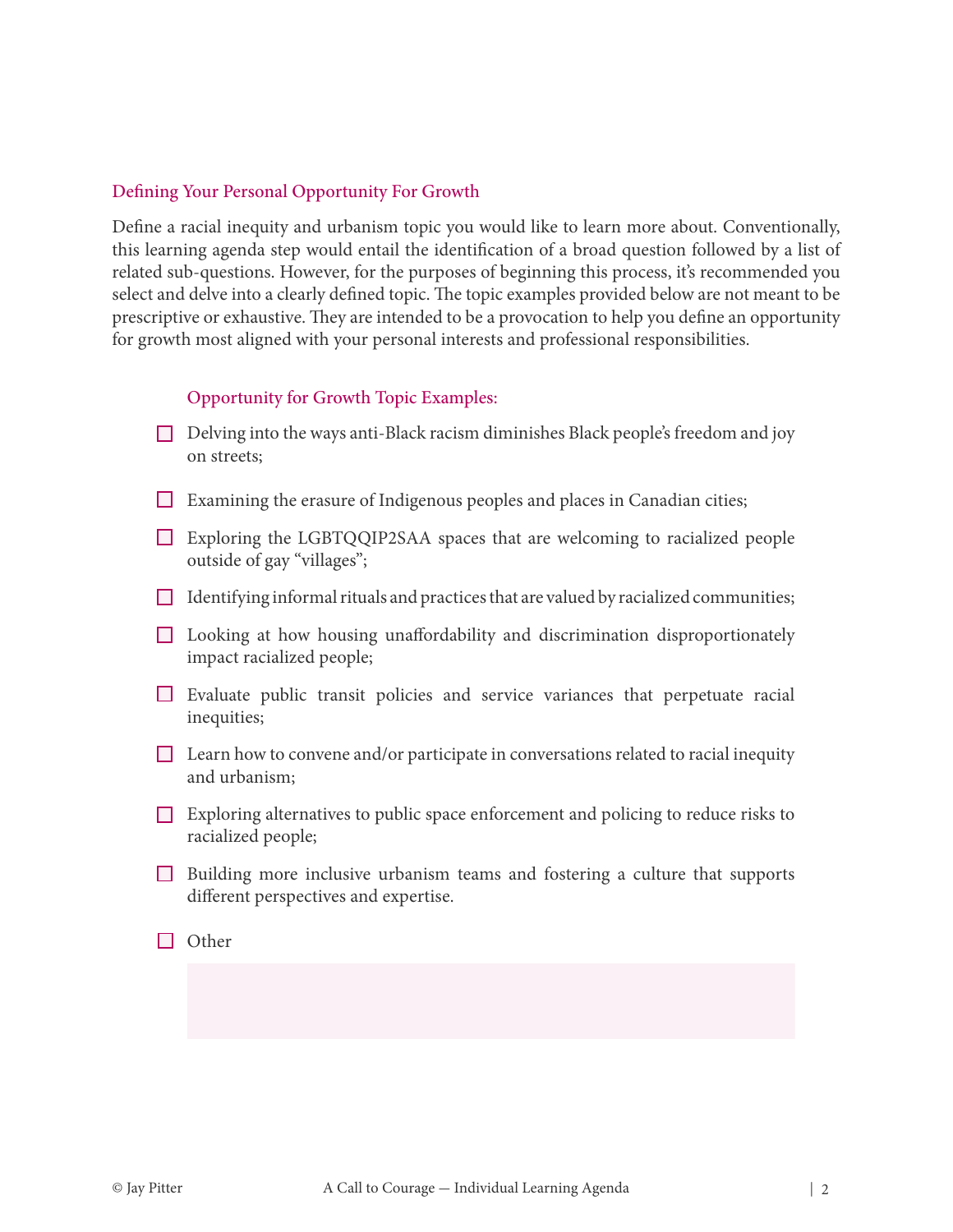#### Identifying Actions for Answering Key Questions

Please list three actions you can take within the next eight weeks to address your opportunity for growth topic. Actions may include listening to podcasts, reading books authored by racialized people, one-on-one conversations, volunteering with a racialized group and formal policy/literature review.

Action 1

Action 2

#### Action 3

#### Applying and Sharing New Knowledge

How will you apply and share what you've learned?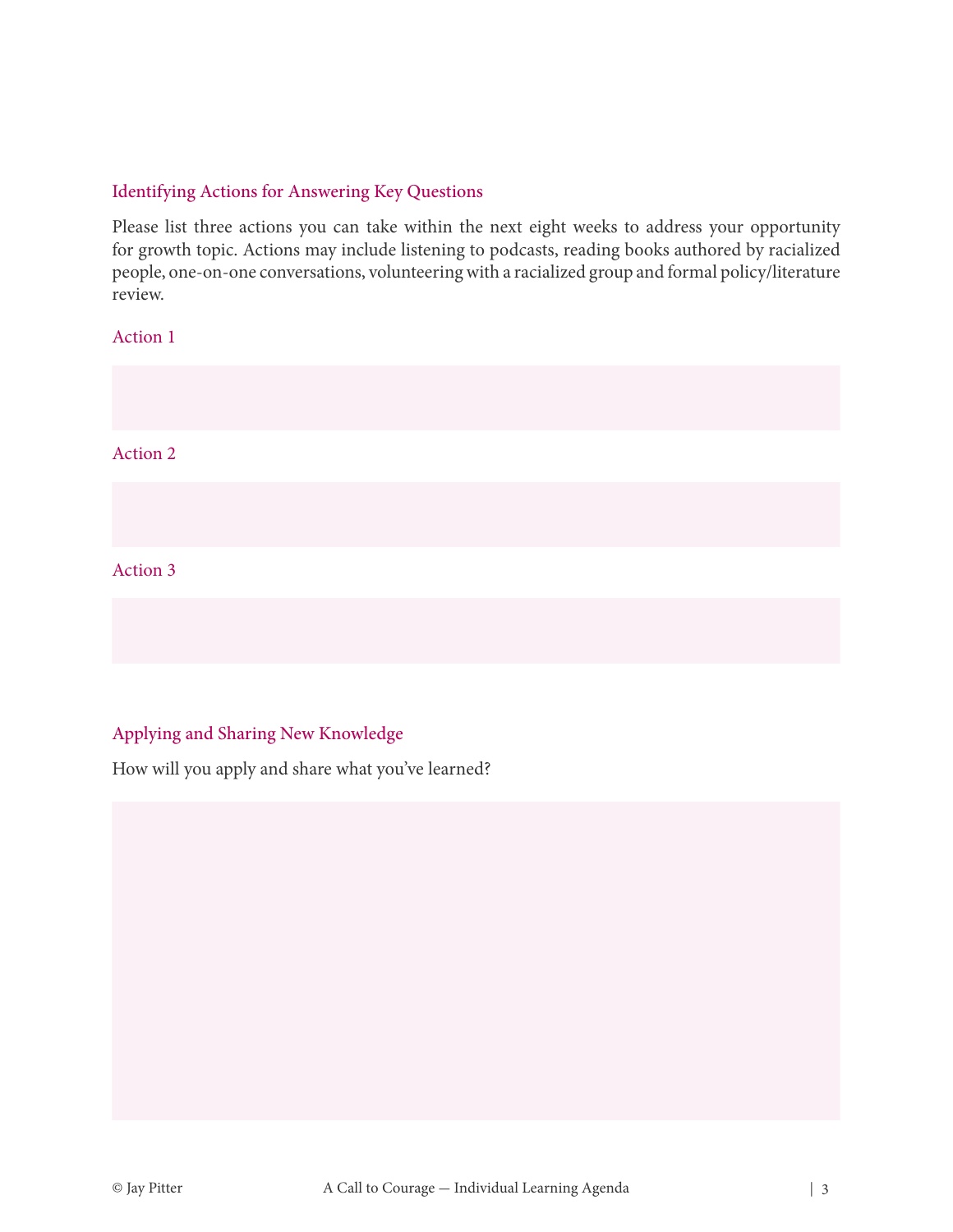# Appendices

What is equity-based placemaking? Intersectionality & Placemaking Glossary of Equity-Based Placemaking Terms Annotated Bibliography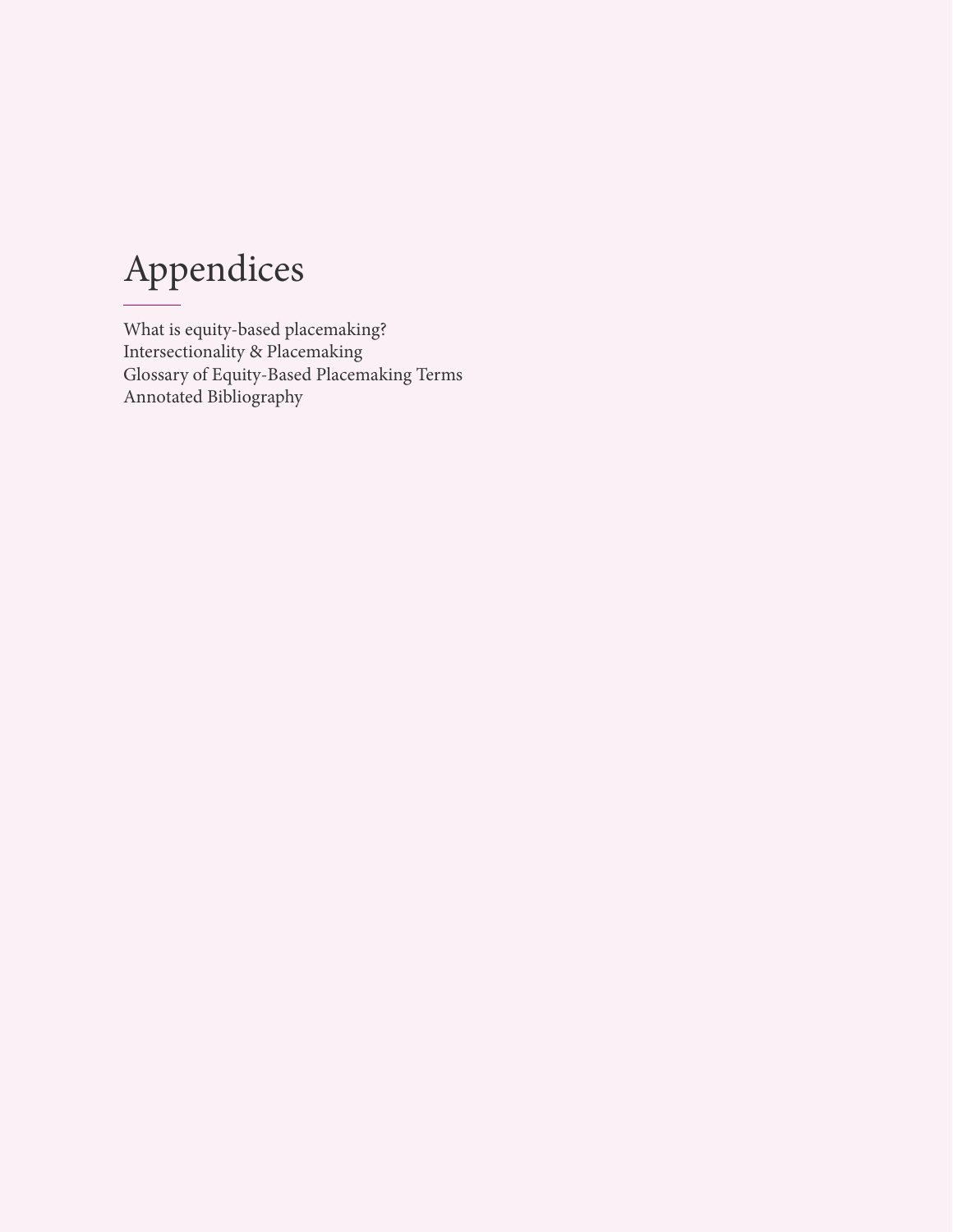## What is equity-based placemaking?

Placemaking is conventionally defined as a collaborative approach to the design, programming and policy of public and semi-public spaces. It brings community knowledge and vision to the forefront of public realm design processes, historically going beyond the urbanism status quo and hierarchy. Equity-based placemaking builds on pluralism and recognizes power relations within communities and the placebased histories of exclusion and socio-spatial dynamics that shape the character of public spaces. An equity-based placemaking approach explicitly acknowledges that urban design is not neutral; it either perpetuates or reduces urban inequities. Key approaches include:

- » Acknowledge the complex histories and socio-political dynamics of public spaces—and how they inform people's mobility, safety and joy;
- » Identify and address power imbalances at all stages of the placemaking process;
- » Embrace multiple expressions of community power and assets;
- » Develop strong social plans and programming that address competing interests among young families, elders, people experiencing homelessness, disabled people, sex workers and other groups that use public spaces;
- » Co-create public spaces where everyone is a steward and experiences a healthy sense of belonging;
- » Recognize the character of a place is shaped through interactions with humans, other living beings and the natural environment.

Equity-based placemaking deeply considers both the spatial and social aspects of public spaces. This is why, despite being nascent and not yet fully codified, equity-based placemaking practitioners must have a broad knowledge of theories such as urban design, human geography, place-based attachment and intersectionality. That said, everyone from residents to public health professionals to municipal decision-makers all have an important role in equity-based placemaking.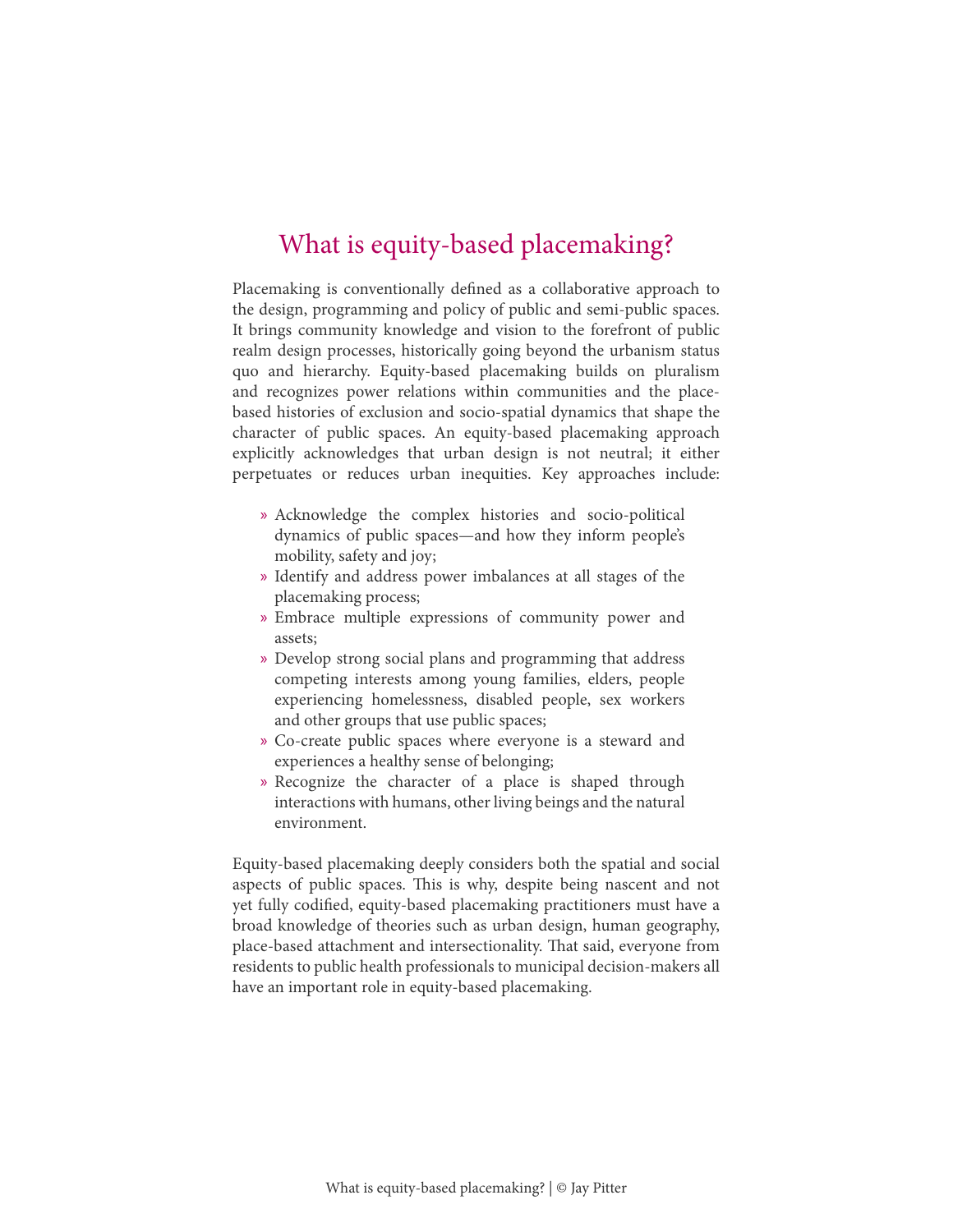## Intersectionality & Placemaking

Intersection. Intersectional. Intersectionality. All three words are becoming popularized among urbanists across various professions. The basis of these words is rooted in the theory and analytic framework of *intersectionality*. Coined by African American scholar Kimberlé Crenshaw, proper attribution and understanding of the term's meaning are vital for implementing equity-based placemaking processes. Intersectionality responds to the early feminist movement's omission regarding the ways identities such as race, class and disability create distinct challenges when overlapped with gender. In "Mapping the Margins," published in 1991, Crenshaw uses the experiences of Black women to illustrate how using singular identity frameworks (like race or gender proposed as "mutually exclusive terrains") ignores differences within groups and forces people to marginalize parts of themselves "within discourses that are shaped to respond to one or the other."

She notes her focus on race and gender underscores a larger impetus: "the need to account for multiple grounds of identity when considering how the social world is constructed." Public spaces are inarguably sites of considerable social construction, production and negotiation. They are primarily shaped by three intersecting socio-spatial forces: urban design, social policy and identity. Also, intersecting aspects of our identities, such as race, gender, age and ability, distinctly shape how we navigate public spaces. This is why even the most well-designed public space can elicit an infinite number of experiences within and across diverse groups. These complex intersections prompt a deeper analysis of *spatial privileges* and *spatial barriers,* leading to the design of more equitable public spaces. The following infographic depicts intersecting socio-spatial factors, both visible and invisible, shaping people's public space experiences:

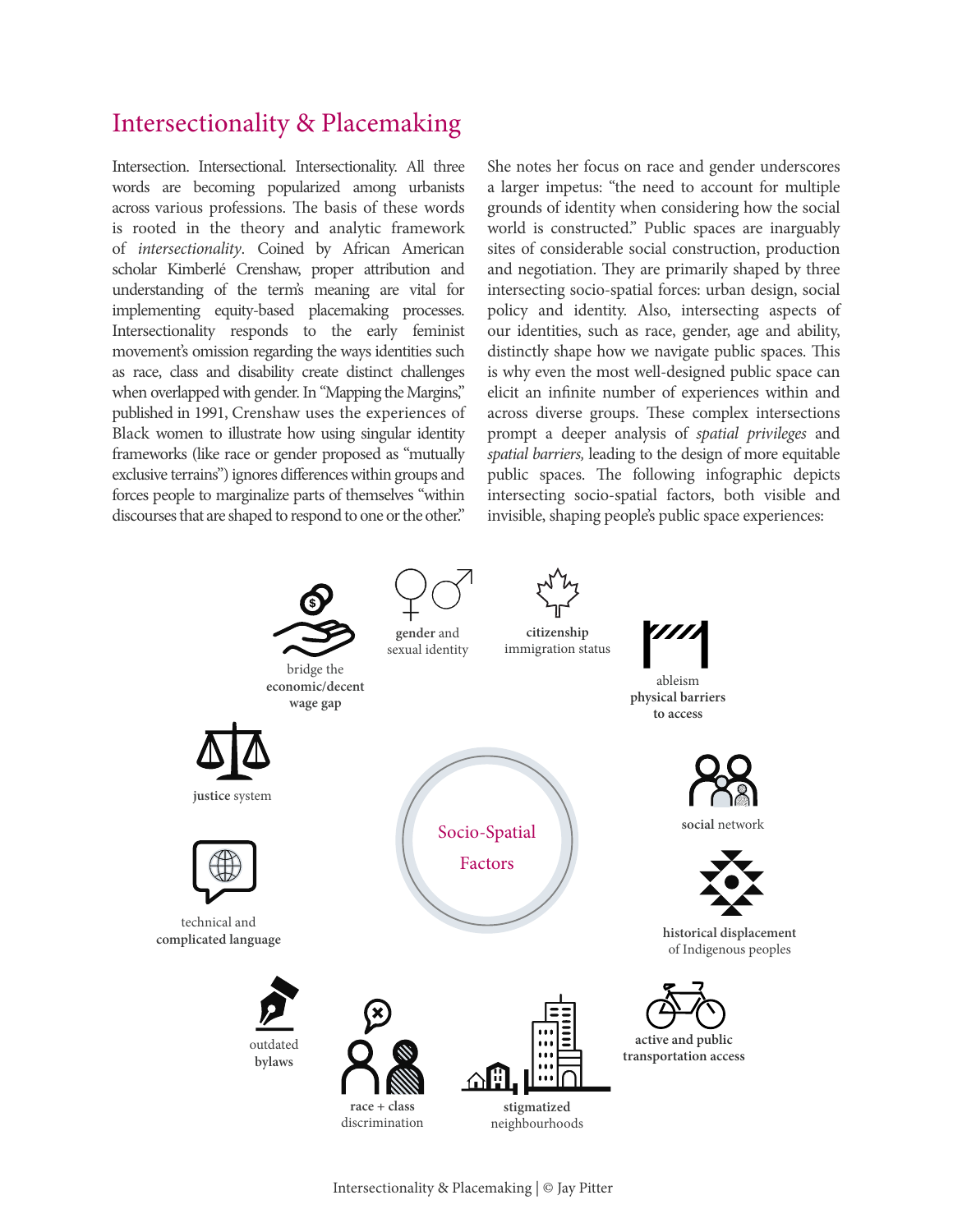## **Glossary of Equity-Based Placemaking Terms**

Equity-based placemaking begins with respectful and informed conversations. While we occasionally use an outdated or incorrect word or term, it's important to continually strive to increase our equity-based placemaking vocabulary. Here is a list of terms that may be helpful during the course of the work.

" ism: Harmful beliefs, behaviours or institutional practices by a group or person with power directed against specific groups, rationalized by an underlying belief that certain people are superior to others. Examples include ageism, anti-Semitism, audism, cis-sexism, classism, ethnocentrism, heterosexism, racism, sexism, shadism and sizeism.

whobia: A learned dislike, aversion or an extreme, irrational fear and/or hatred of a particular group of people. It is expressed through beliefs and tactics that devalue, demean and terrorize people. Examples include biphobia, homophobia, Islamophobia, transphobia, xenophobia and others.

Access Barriers: Any obstruction that prevents people with visible and invisible disabilities from using facilities, equipment and online tools.

Accommodation: An adjustment made to policies, programs and/or practices to enable individuals to benefit from and participate in the provision of services equally and perform to the best of their ability. Accommodations are provided so that individuals are not disadvantaged based on the prohibited grounds of discrimination identified in the Ontario Human Rights Code or other similar codes. All accommodations should be dignified.

Community Engagement: The process of working in a collaborative manner with and through groups affiliated by geographic proximity, race/culture, shared vulnerabilities and/or a collective vision. All equity-based community engagement processes should positively contribute to the group's wellness.

Cultural Competence: A person's ability to interact effectively with people of different cultures. Cultural competence has four components: awareness of one's own cultural worldview; attitude toward cultural differences; knowledge of different cultural practices and worldviews; and cross-cultural skills. Developing cultural competence results in an ability to better understand, communicate with and effectively interact with people across cultures.

Dominant Group: A group that is considered more powerful and privileged in a particular society or context and that has power and influence over others.

Duty to Accommodate: The legal obligation that employers, organizations, service providers and public institutions have under human rights legislation to ensure fair and equal access to services in a way that respects the dignity of every person. The principle of dignity strives to maximize integration and promote full participation in society, in consideration of the importance of privacy, confidentiality, comfort, autonomy, individuality and self-esteem.

Equity: The practice of ensuring just, inclusive and respectful treatment of all people, with consideration of individual and group diversities. Equity honours and accommodates the specific needs of individuals and groups.

Healing: The process of becoming well after a physical injury and or personal loss. Revitalization initiatives often create unaddressed feelings of loss and trauma for equity-seeking groups. Community engagement should engender a form of community healing for those from equity-seeking groups.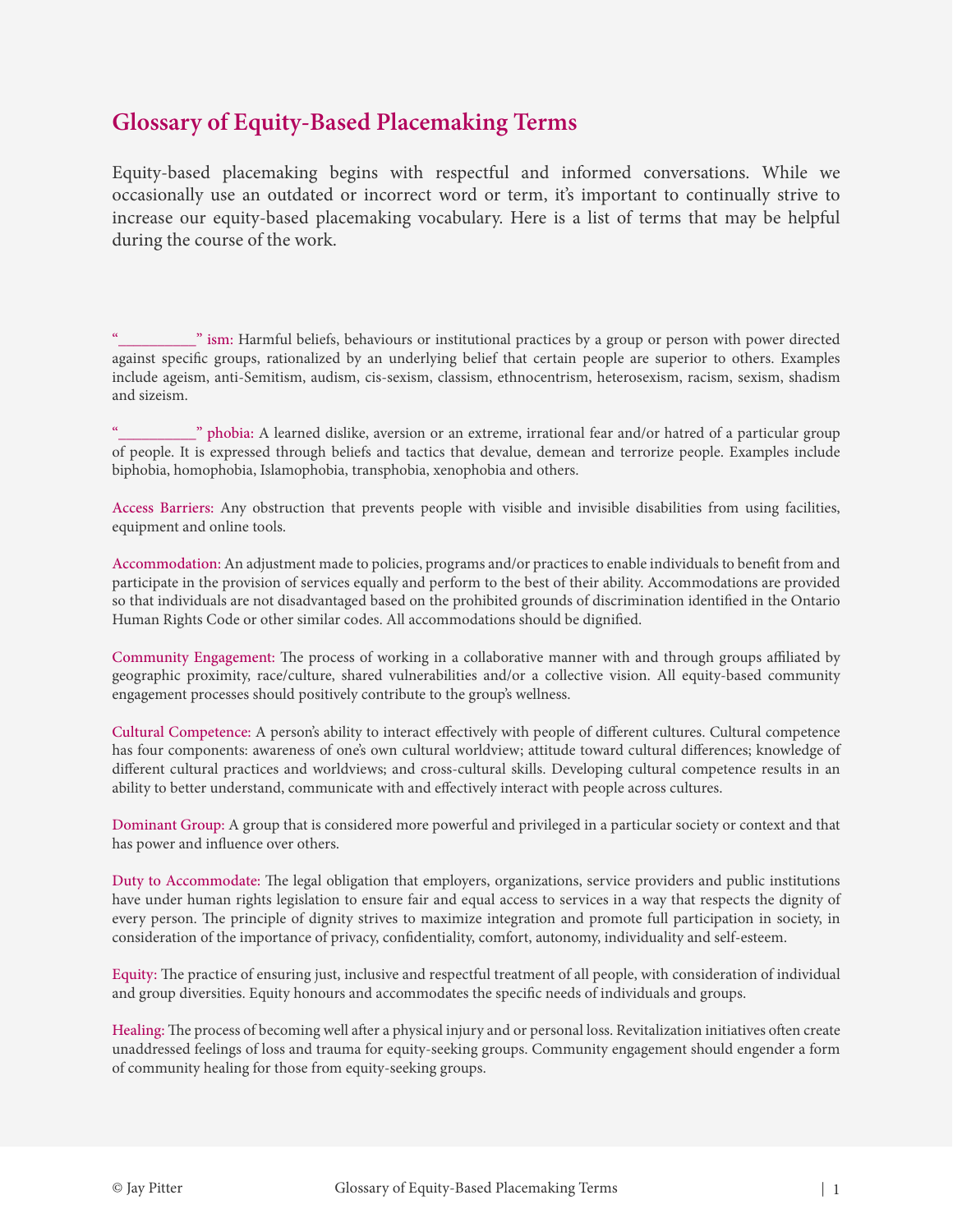Housing Exclusion: The failure of society to ensure that adequate systems, funding, and support are in place so all people, even in crisis situations, have access to housing.

Implicit Bias: Harmful unconscious thoughts, assumptions and stereotypes attributed to particular groups.

Intangible Cultural Heritage: Cultural heritage refers to tangible and intangible expressions of the history of a place. Tangible cultural heritage refers to physical aspects of the built environment. Intangible heritage, which is less understood, refers to equally important community assets like place-based stories, rituals and celebrations.

Internalized Oppression: When members of a marginalized group accept stereotypes assigned to them and begin to believe they are inferior. This can result in self-hatred, speaking poorly about one's own group and powerlessness. This form of oppression is oftentimes difficult to detect and perpetuates systemic inequity.

Intersectionality: Intersectionality is a theory and analytic framework coined by African American scholar Kimberlé Crenshaw. It helps us to understand how various aspects of our identities such as race, class and gender overlap, creating interconnected forms of discrimination. This scholarship is increasingly applied to restorative justice, health care and city-building as it enables professionals to mitigate systemic and spatial barriers.

Intrinsic Personal & Community Power Versus Empowering: Oftentimes the term "empowering" is used in relation to equity-seeking groups such as women, racialized people, disabled people and poor people. While these and other groups are subject to uneven power relations and systemic barriers, they also possess intrinsic forms of power such as resilience, creativity and intangible cultural heritage. Rather than "empowering" people it is more effective and respectful to share space, resources and access to decision-making. This distinction directly emerges from Jay Pitter's equity-based placemaking practice.

Lived Experience: Lived experience is an important form of expertise often underutilized in urban development processes. Individuals with lived experience of a place and/or social identity possess a deepened knowledge of neighbourhood strengths, challenges and opportunities. Lived experience experts are also the keepers of important place-based stories and rituals. When this form of knowledge is coupled with professional expertise and translated into design, programming and policy decisions—community transformation processes are more harmonious and productive.

Trauma-Informed Community Building and Engagement: Place-based community trauma is often caused by divestment, displacement and neighbourhood-based stigma. It impacts social groups and entire neighbourhoods subjected to other forms of systemic inequities such as historical oppression and poverty. The goal of the Trauma-Informed Community Building and Engagement model is to contribute to the social fabric, health and agency of the community.

Urban Revitalization: Urban Revitalization refers to design and policy initiatives intended to transform a place or structure considered to be in "decline" due to economic, social and safety factors. These initiatives often include upgrades to street infrastructure, new housing developments and the provision of amenities such as parks. These changes can create many benefits and enhance communities. However, this term is contested by equity-seeking groups-often diminished or erased in the revitalization processes.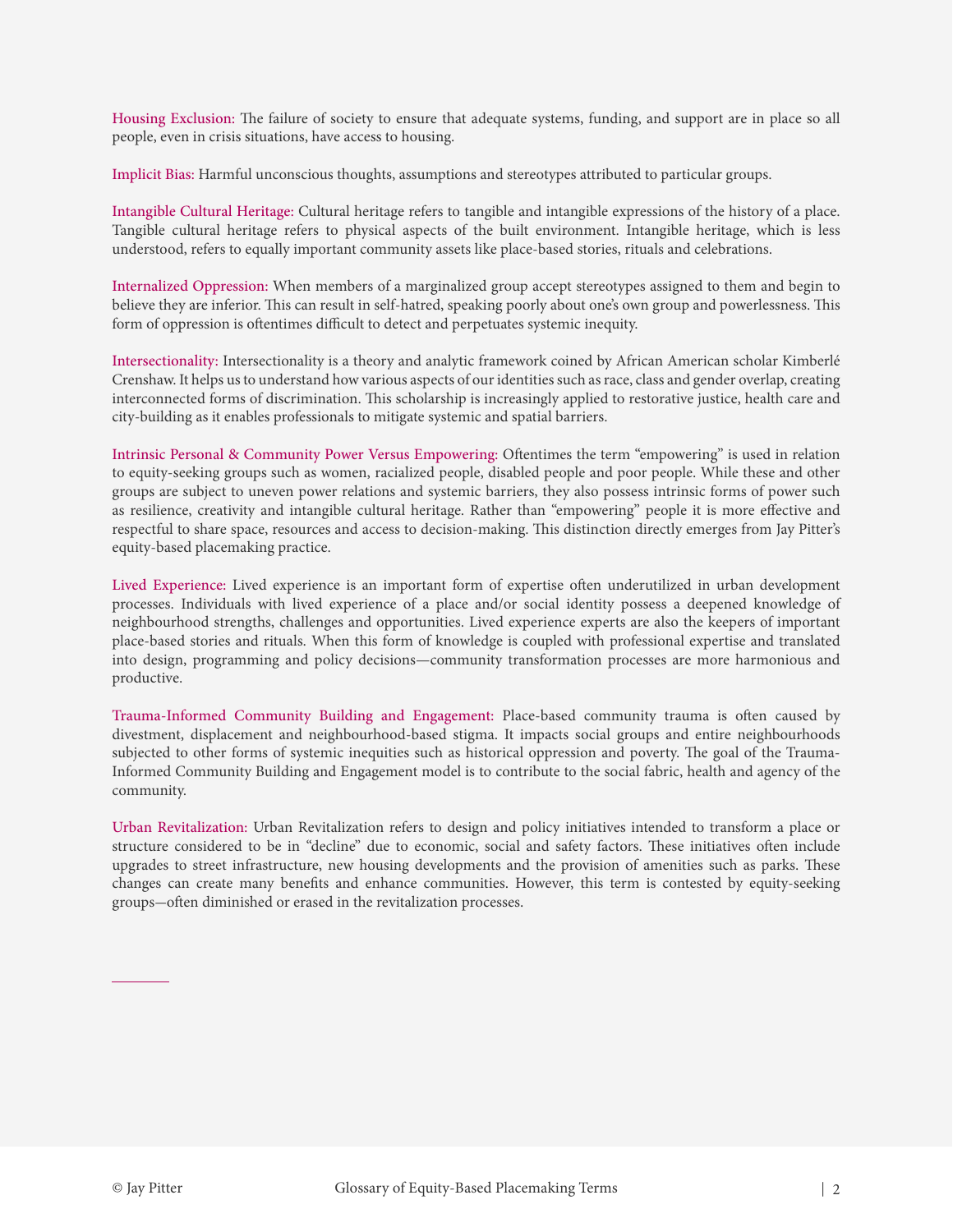#### **Bibliography**

AMSSA "Glossary of Terms for frontline settlement workers" 2019. Accessed March 1, 2020. [www.amssa.org/resources/](http://www.amssa.org/resources/quicklinks-resources/glossary-of-terms/glossary-of-terms-for-frontline-settlement-workers/ ) [quicklinks-resources/glossary-of-terms/glossary-of-terms-for-frontline-settlement-workers/](http://www.amssa.org/resources/quicklinks-resources/glossary-of-terms/glossary-of-terms-for-frontline-settlement-workers/ )

Cambridge Dictionary "Healing" 2020. Accessed March 11, 2020. [dictionary.cambridge.org/dictionary/english/healing](http://dictionary.cambridge.org/dictionary/english/healing )

Disabilities, Opportunities, Internetworking, and Technology "Glossary of Disability-Related Terms" 2019. Accessed March 1, 2020. [www.washington.edu/doit/glossary-disability-related-terms](http://www.washington.edu/doit/glossary-disability-related-terms)

Eagan, L., Jennifer, "Deliberative democracy, political theory" 2013. Accessed March 11, 2020. [www.britannica.com/](http://www.britannica.com/topic/deliberative-democracy) [topic/deliberative-democracy](http://www.britannica.com/topic/deliberative-democracy)

Falkenburger, Elsa, Arena, Olivia and Wolin, Jessica, "Trauma-Informed Community Building and Engagement" Urban Institute Metropolitan Housing and Communities Policy Center, April 2018.

Ohio State University, "Understanding Implicit Bias" Kirwan Institute for the Study of Race and Ethnicity [http://](http://kirwaninstitute.osu.edu/research/understanding-implicit-bias/) [kirwaninstitute.osu.edu/research/understanding-implicit-bias/](http://kirwaninstitute.osu.edu/research/understanding-implicit-bias/)

Pain, Rachel, "Chronic urban trauma: The slow violence of housing dispossession" Urban Studies Journal Limited 2019, Vol. 56(2) 385-400.

National Institutes of Health (U.S), "Principles of Community Engagement - Second Edition" 2011. Accessed March 11, 2020. [www.atsdr.cdc.gov/communityengagement/pdf/PCE\\_Report\\_508\\_FINAL.pdf](http://www.atsdr.cdc.gov/communityengagement/pdf/PCE_Report_508_FINAL.pdf)

Pitter, Jay, "Talks & Lectures" 2018. Accessed March 1, 2020. [www.jaypitter.com](http://www.jaypitter.com)

The 519 "Glossary of Terms" 2019. Accessed March 1, 2020. [www.the519.org/education-training/glossary](http://www.the519.org/education-training/glossary)

The Homeless Hub "Homelessness Glossary" 2019. Accessed March 1, 2020. [www.homelesshub.ca/about-homelessness/](http://www.homelesshub.ca/about-homelessness/homelessness-101/homelessness-glossary) [homelessness-101/homelessness-glossary](http://www.homelesshub.ca/about-homelessness/homelessness-101/homelessness-glossary)

The W[or](http://urban-regeneration.worldbank.org/node/51 )ld Bank "Master Planning" 2015. Accessed March 11, 2020. [https://urban-regeneration.worldbank.org/](https://urban-regeneration.worldbank.org/node/51) [node/51](https://urban-regeneration.worldbank.org/node/51)

The World Bank Group "Urban Revitalization" 2020. Accessed March 12, 2020. [www.pppknowledgelab.org/sectors/](http://www.pppknowledgelab.org/sectors/urban-revitalization ) [urban-revitalization](http://www.pppknowledgelab.org/sectors/urban-revitalization )

Wallace, Anthony F.C., "Acculturation: Revitalization Movements" 1956. Accessed March 11, 2020. [www.anthrosource.](http://www.anthrosource.onlinelibrary.wiley.com/doi/pdf/10.1525/aa.1956.58.2.02a00040) [onlinelibrary.wiley.com/doi/pdf/10.1525/aa.1956.58.2.02a00040](http://www.anthrosource.onlinelibrary.wiley.com/doi/pdf/10.1525/aa.1956.58.2.02a00040)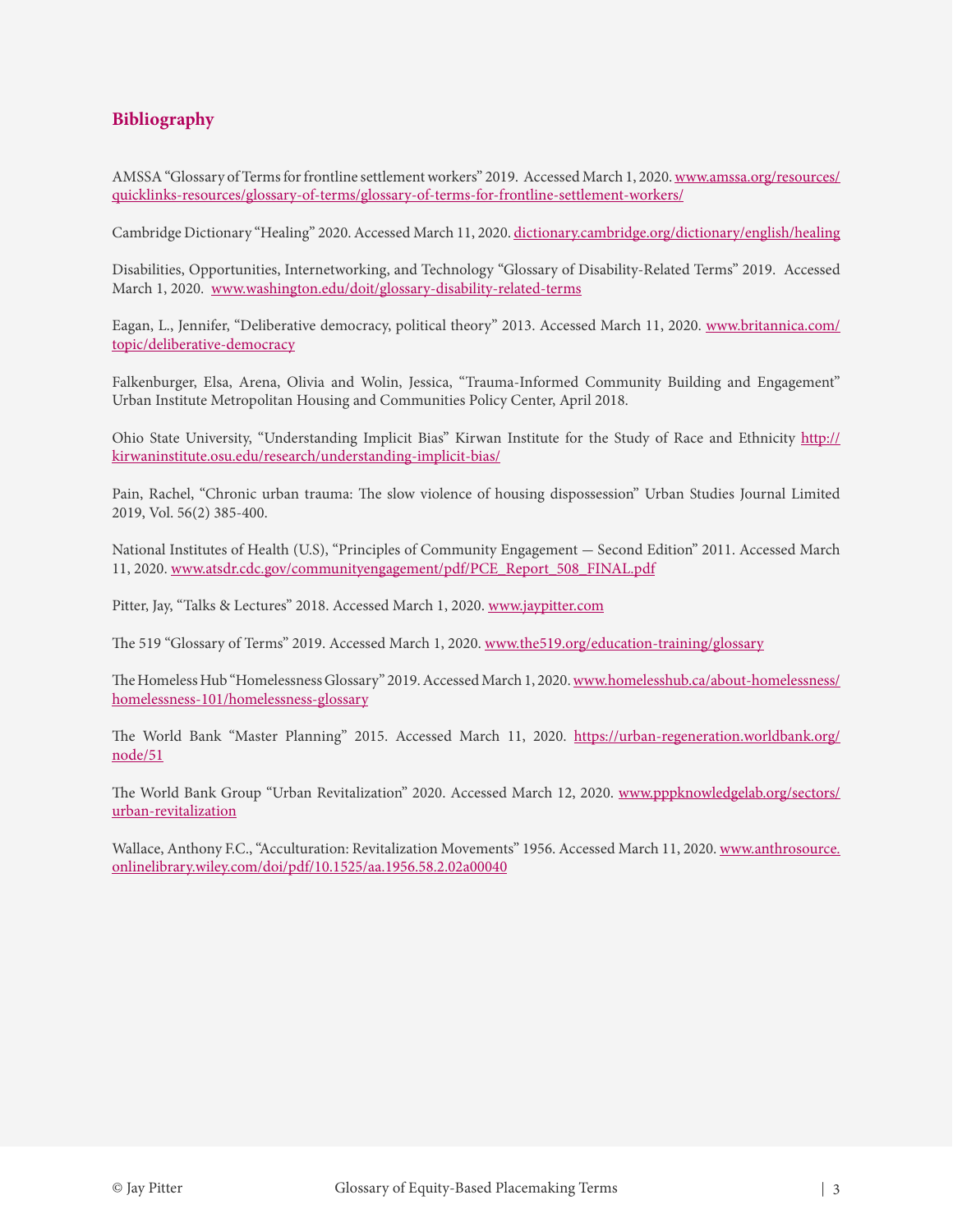### Black Communities and Urbanism

Annotated Bibliography

The following bibliography has been culled from a larger catalogue of resources, which inform Jay Pitter's placemaking practice focused on urban design and social equity. It is intended to provide urbanists and other interested stakeholders with concepts for thinking about urban equity amid and beyond COVID-19. This resource has been formatted to be user friendly. Key information pertaining to each resource appears alphabetically−each title is a live link−followed by citations at the end of the document.

#### [Walking While Black](https://lithub.com/walking-while-black/)

Garnette Cadogen | Lit Hub | 2016

This essay chronicles a Black man's experience of walking along the streets in the Caribbean and in the United States. Cadogen shares his informal map as "often bizarre, cultural and political and [s](http://nfb.ca/film/black_mother_black_daughter/)ocial activity" and appoints himself "its nighttime cartographer."

#### [Black Mother Black Daughter](http://nfb.ca/film/black_mother_black_daughter/)

Sylvia Hamilton | Claire Prieto | National Film Board of Canada | 1989

"Black Mother Black Daughter" is a documentary film that explores the lives, experiences, and fortitude of Black women in Nova Scotia. It delves the histories of Black womanhood in Nova Scotia through interviews with women from various walks of life who have intergenerational connections to the community, church and home, and intergenerational knowledge.

#### [A seat at the table? Reflections on Black geographies and the limits of dialogue](https://doi.org/10.1177/2043820618780578) Camilla Hawthorne | Kailey Heitz | Dialogues in Human Geography | 2018

This article explores the historical exclusion of Black bodies and Black geographies from human geography research. Lastly, the article mentions a few notable racialized authors who've contributed to the work on Black geographies.

#### [Black Muslims in Canada: A Systematic Review of Published and Unpublished Literature](http://tessellateinstitute.com/wp-content/uploads/2019/02/INFOGRAPHIC_Black-Muslims-in-Canada_A-Systematic-Review.pdf) Fatimah Jackson-Best | The Tessellate Institute & The Black Muslim Initiative | 2019

This is an accompanying infographic to the Jackson-Best's 2019 literature review: Black Muslims in Canada: A Systematic Review. The infographic details the long historical presence of Black Muslims in Canada. Additionally, it consolidates the published and unpublished information on Black Muslims in Canada and details where further research is needed.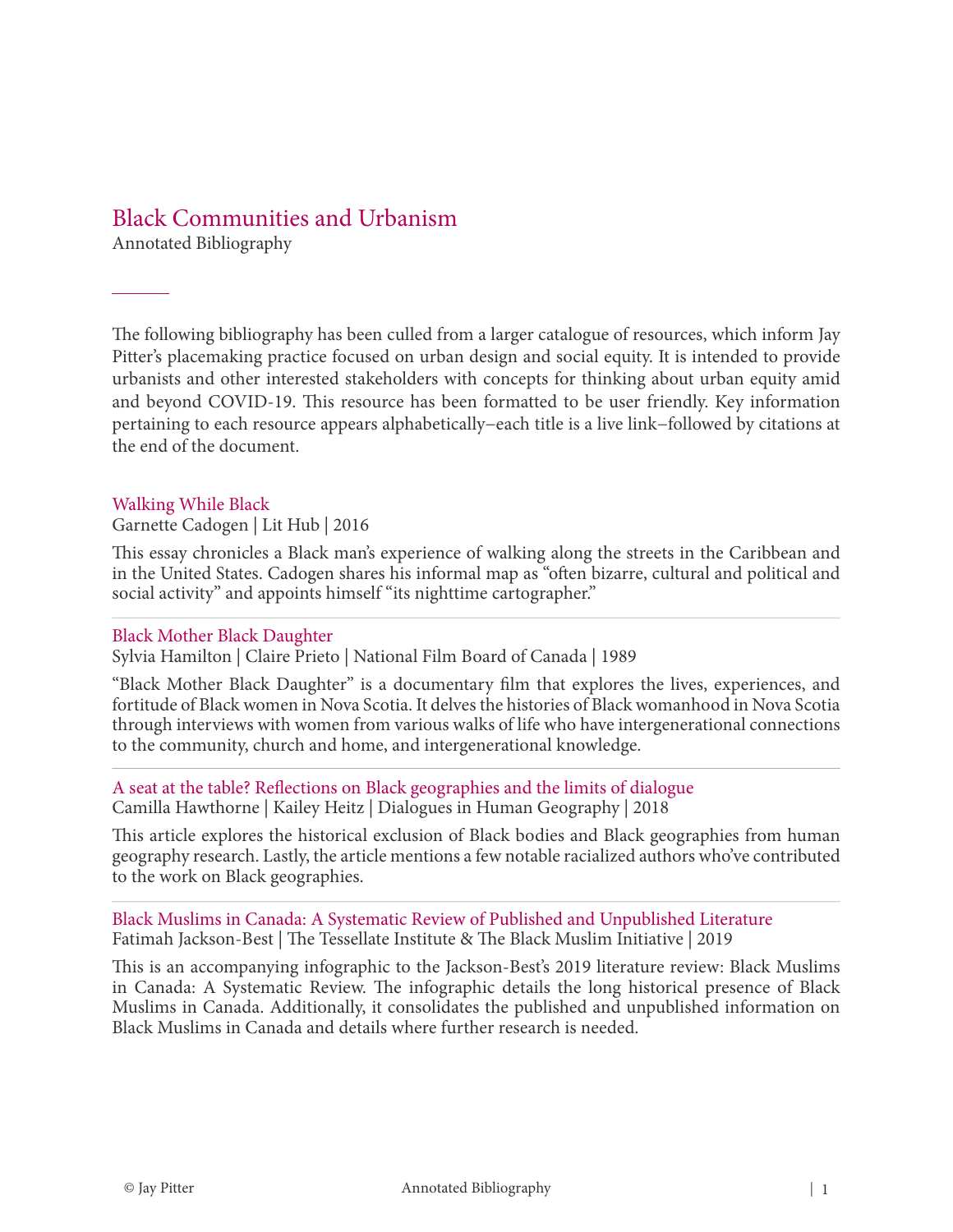### [On plantations, prisons, and a black sense of place](https://doi.org/10.1080/14649365.2011.624280)

Katherine McKittrick | Routledge | 2011

This article discusses the concept of a "black sense of place" and "draws attention to the longstanding links of Blackness and geography." Three central spaces of focus in this text are the plantation, place annihilation (urbicide) and the prison system. The author aims to "identify the possibilities and limitations embedded in analyzing and theorizing Black geographies."

#### [Social geographies of race: Connecting race and space](https://doi.org/10.1080/01419870.2011.559262)

Brooke Neely | Michelle Samura | Ethnic and Racial Studies | 2011

This article draws upon spatial theory and attempts to convey the relationship between space and race, and how it can result in challenging spatial inequalities for Black communities.

#### [U](https://www.nfb.ca/film/unarmed_verses/)narmed Verses

Charles Officer | National Film Board | 2016

This documentary based in Ontario, Canada, tells the story of a community facing forced displacement and gentrification. The main character is a 12-year-old Black girl who uses the power of storytelling to animate the dimensions of loss Black communities experience amid urban renewal schemes.

[Urban Density: Confronting the Distance Between Desire and Disparity](https://www.azuremagazine.com/article/urban-density-confronting-the-distance-between-desire-and-disparity/) Jay Pitter | AZURE | 2020

This article challenges urbanists to cast their gaze beyond the downtown core to consider "forgotten densities," a term coined by Pitter to describe residential density types such as favelas, shanty towns, factory dormitories, seniors' homes, tent cities, Indigenous reserves, prisons, mobile home parks, shelters and public housing.

[Spatializing Blackness: Architectures of Confinement and Black Masculinity in Chicago](https://www.press.uillinois.edu/books/catalog/52nwq3by9780252039645.html) Rashad Shabazz | University of Illinois Press | 2015

This book examines how Black people in Chicago, specifically males, were "being built into a system of masculinity through carceral power" between 1900 and 1940.

#### [The Black Plague](https://www.newyorker.com/news/our-columnists/the-black-plague)

Keeanga-Yamahtta Taylor | The New Yorker | 2020

This article unpacks racial and socioeconomic inequities contributing to increased COVID-19 risks faced by Black communities.

#### [Claiming Space Racialization in Canadian Cities](https://www.wlupress.wlu.ca/Books/C/Claiming-Space)

Cheryl Teelucksingh | Wilfred Laurier University Press | 2006

This anthology critically examines the ways in which "race is systemically hidden within the workings of Canadian cities." Using an intersectionality lens the contirbutors who represent multiple racial groups also explore dimensions of class, gender and sexuality. Cumulatively these thinkers present ideas that champion the need for new space and spatial reclaimation.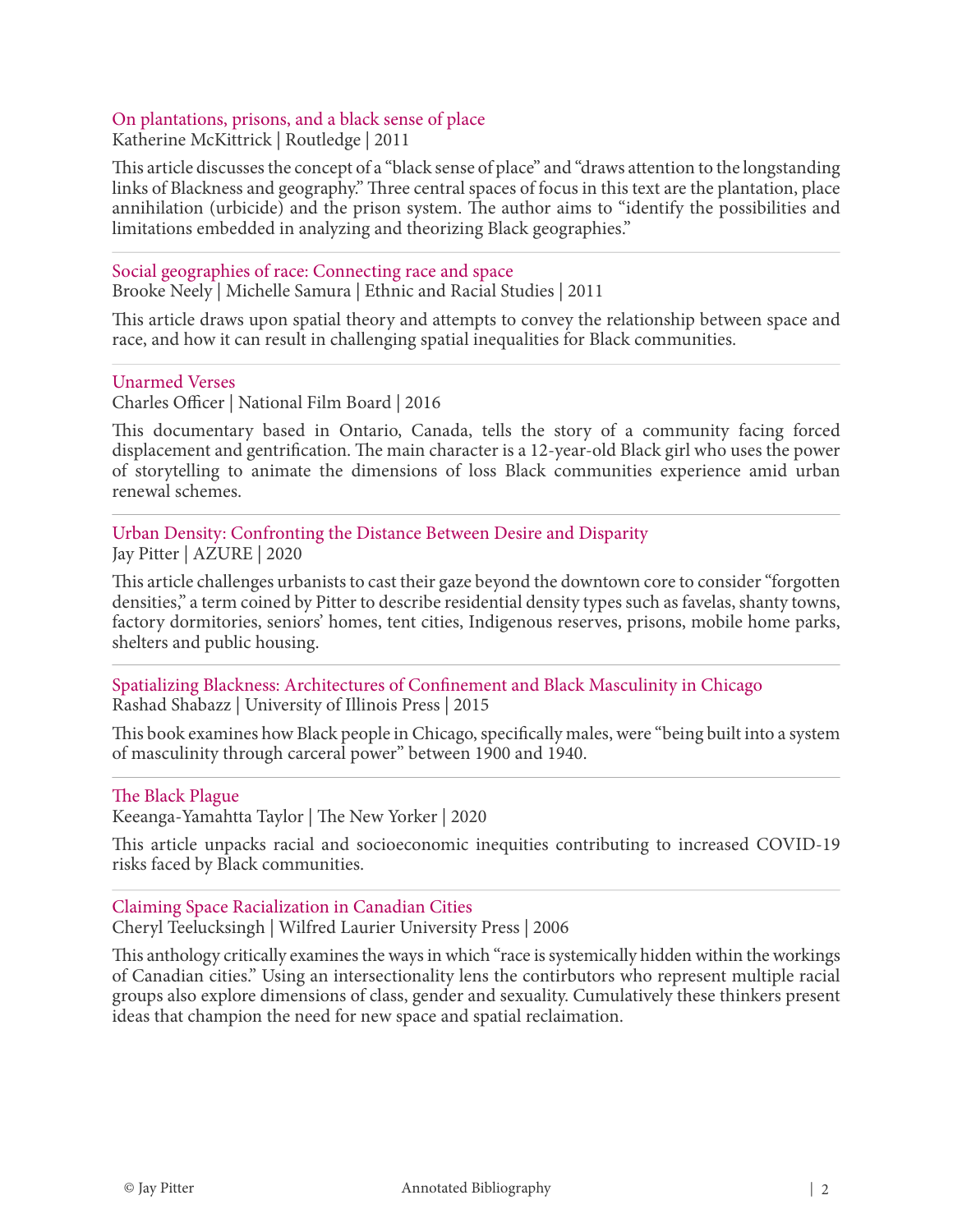## ['Safe Streets' Are Not Safe for Black Lives](https://www.citylab.com/perspective/2020/06/open-streets-transportation-planning-urban-design-racism/612763/?utm_source=twb)

Destiny Thomas | CityLab | 2020

This article underscores the dangers of reopening of streets during COVID-19 due to lack of participatory decision-making and public feedback. Specifically, the article highlights deepening inequities and the growing "mistrust in communities that have been disenfranchised and underserved for generations." The article concludes with recommendations for those working in the fields of city planning and transportation.

[Planning History and the Black Urban Experience: Linkages and Contemporary Implications](https://doi.org/10.1177/0739456X9401400101) June Manning Thomas | Journal of Planning Education and Research | 1994

This article highlights several Black metropolises in the U.S. during the early 20th century and how they came to be, along with their unique attributes. Additionally, this article uses a critical-race lens to analyze the racism, segregation and life experiences of Black people residing in these various regions.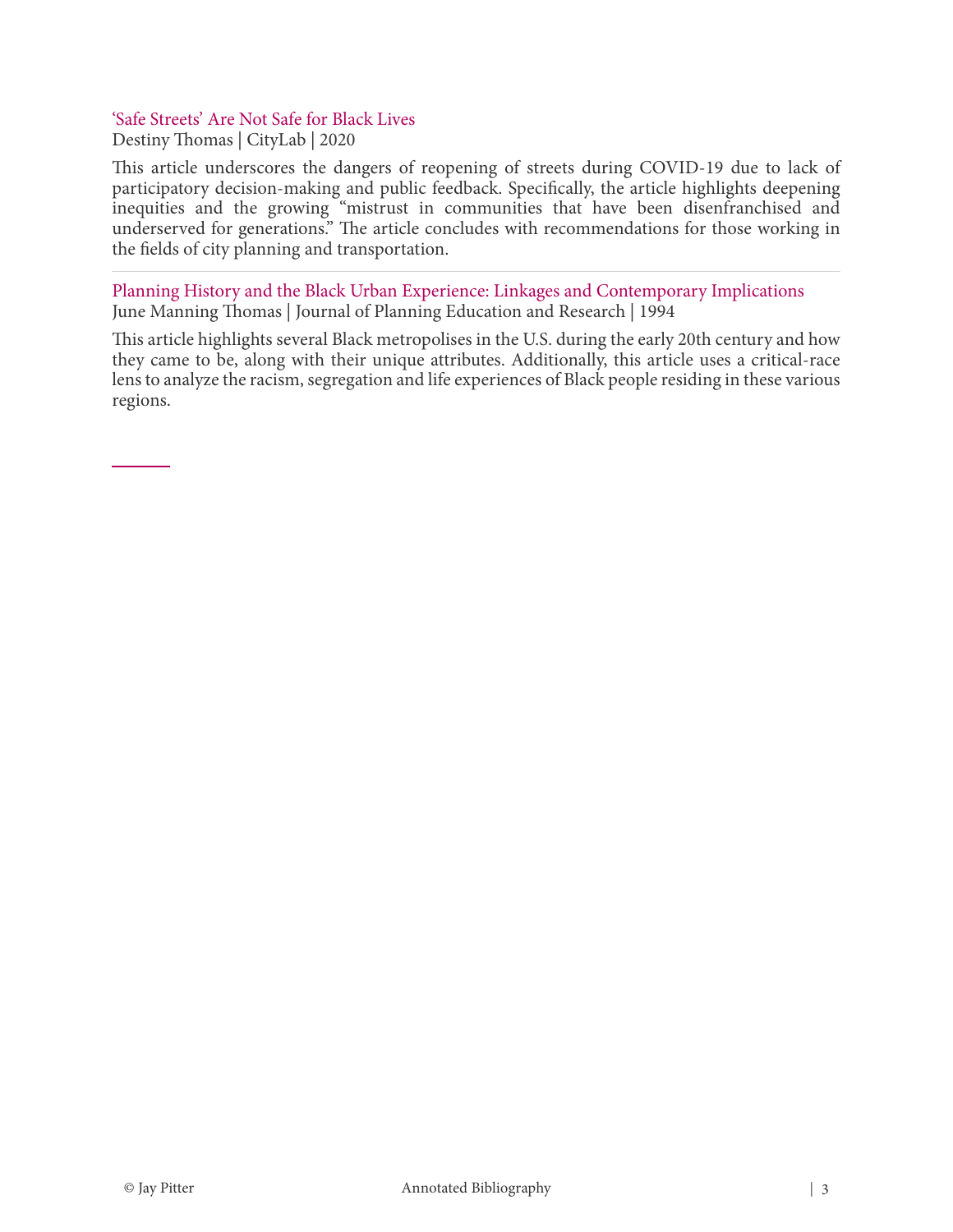## Bibliography

- Cadogen, G. (2016, July 8). Walking While Black. *Lit Hub*. Retrieved May 20, 2020, from [https://](https://lithub.com/walking-while-black/) [lithub.com/walking-while-black/](https://lithub.com/walking-while-black/)
- Hamilton, S., & Prieto, C. (1989). Black Mother Black Daughter. *National Film Board of Canada*. Retrieved June 1, 2020 from [https://www.nfb.ca/film/black\\_mother\\_black\\_daughter/](https://www.nfb.ca/film/black_mother_black_daughter/)
- Hawthorne, C., and Heitz, K. (2018). A seat at the table? Reflections on Black geographies and the limits of dialogue. *Dialogues in Human Geography*, 8(2), pp.148–151. Retrieved June 1, 2020, fro[m https://doi.org/10.1177/2043820618780578](https://doi.org/10.1177/2043820618780578)
- Jackson-Best, F. (2019). Black Muslims in Canada: A Systematic Review of Published and Unpublished Literature. *The Tessellate Institute & The Black Muslim Initiative*. Retrieved June 1, 2020, from [http://tessellateinstitute.com/wp-content/uploads/2019/02/INFOGRAP](http://tessellateinstitute.com/wp-content/uploads/2019/02/INFOGRAPHIC_Black-Muslims-in-Canada_A-Systematic-Review.pdf) [HIC\\_Black-Muslims-in-Canada\\_A-Systematic-Review.pdf](http://tessellateinstitute.com/wp-content/uploads/2019/02/INFOGRAPHIC_Black-Muslims-in-Canada_A-Systematic-Review.pdf)
- McKittrick, Katherine. (2011). On plantations, prisons, and a black sense of place. *Social & Cultural Geography*, 12(8). Routledge. Retrieved June 1, 2020, from [https://doi.org/10.1080/1464936](https://doi.org/10.1080/14649365.2011.624280) [5.2011.624280](https://doi.org/10.1080/14649365.2011.624280)
- Neely, B., & Samura, M. (2011). Social geographies of race: Connecting race and space. *Ethnic and Racial Studies*, 34(11), pp.1933-1952. Retrieved June 1, 2020, fro[m https://doi.org/10.1080/](https://doi.org/10.1080/01419870.2011.559262) [01419870.2011.559262](https://doi.org/10.1080/01419870.2011.559262)
- Officier, C. (Director). (2016). *Unarmed Verses* [Video file]. Retrieved June 8, 2020 from [https://www.](https://www.nfb.ca/film/unarmed_verses/) [nfb.ca/film/unarmed\\_verses/](https://www.nfb.ca/film/unarmed_verses/)
- Pitter, J. (2020, April 17). Urban Density: Confronting the Distance Between Desire and Disparity. *AZURE.* Retrieved May 12, 2020, from [https://www.azuremagazine.com/article/urban-de](https://www.azuremagazine.com/article/urban-density-confronting-the-distance-between-desire-and-disparity/) [nsity-confronting-the-distance-between-desire-and-disparity/](https://www.azuremagazine.com/article/urban-density-confronting-the-distance-between-desire-and-disparity/)
- Shabazz, R. (2015). *Spatializing Blackness: Architectures of Confinement and Black Masculinity in Chicago*. University of Illinois Press. Retrieved June 1, 2020, from [https://www.press.uill](https://www.press.uillinois.edu/books/catalog/52nwq3by9780252039645.html) [inois.edu/books/catalog/52nwq3by9780252039645.html](https://www.press.uillinois.edu/books/catalog/52nwq3by9780252039645.html)
- Taylor, K. Y. (2020, April 16). The Black Plague. *The New Yorker.* Retrieved May 20, 2020, from <https://www.newyorker.com/news/our-columnists/the-black-plague>
- Teelucksingh, C. (Ed.). (2006, May). *Claiming Space Racialization in Canadian Cities.* Wilfred Laurier University Press. Retrieved June 5, 2020, fro[m https://www.wlupress.wlu.ca/](https://www.wlupress.wlu.ca/Books/C/Claiming-Space) [Books/C/Claiming-Space](https://www.wlupress.wlu.ca/Books/C/Claiming-Space)
- Thomas, D. (2020, June 8). 'Safe Streets' Are Not Safe for Black Lives. *CityLab*. Retrieved June 5, 2020, from [https://www.citylab.com/perspective/2020/06/open-streets-transportation](https://www.citylab.com/perspective/2020/06/open-streets-transportation-planning-urban-design-racism/612763/?utm_source=twb)[planning-urban-design-racism/612763/?utm\\_source=twb](https://www.citylab.com/perspective/2020/06/open-streets-transportation-planning-urban-design-racism/612763/?utm_source=twb)
- Thomas, J. M. (1994). Planning History and the Black Urban Experience: Linkages and Contemporary Implications. Journal of Planning Education and Research, 14(1), pp.1-11. Retrieved June 1, 2020, from <https://doi.org/10.1177/0739456X9401400101>